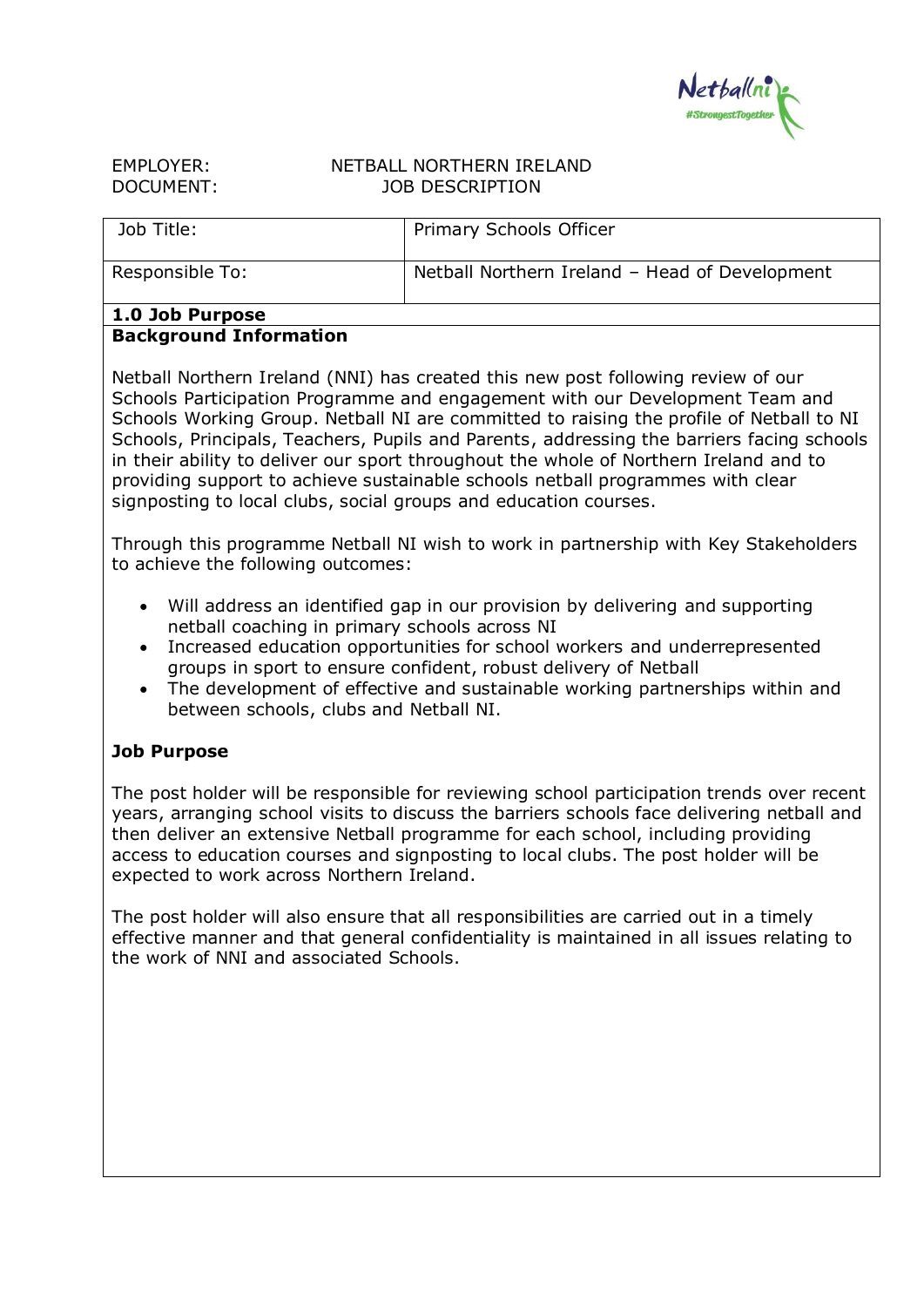

## EMPLOYER: NETBALL NORTHERN IRELAND DOCUMENT: JOB DESCRIPTION

## **2.0 Specific Responsibilities**

**2.1** To promote good working links between all partner agencies involved in the project

- Create up to date Schools contact list
- Advise Schools of NNI new Primary School Officer role
- Arrange meetings with relevant contacts in Schools and create appropriate regional networks for participation
- Communicate with Schools and external partners as required
- Create template action plans to support sustainable netball delivery in schools

2.2 To promote Netball NI and its courses to schools

- Create NNI Primary Schools Participation Opportunities & deliver coaching/coaching support where need is identified
- Promote NNI Schools Working Group (incorporate Primary)
- Promote NNI education courses
- Promote NNI Volunteer opportunities
- Signpost Schools to local clubs
- Coordinate Schools events
- Coordinate taster events in schools and external venues
- Assist in the coordination and delivery of education events

2.3 To assist the Schools Working Group and Head of Workforce in the coordination of Schools events, coaching and courses, maintain effective and efficient records including;

- Maintain database of school records and liaison activity
- Assist with communication to all schools

2.4 To prepare materials for school promotion events

- Collate appropriate NNI literature for events
- Ensure appropriate materials for each event

**2.5** To help monitor and evaluate the effectiveness of the programme against agreed targets

- To monitoring participation levels at taster and recognised schools events
- To work monitor the course application levels across the academic year with a view to developing NNI course activity in response to these trends
- To ensure feedback from schools is requested and considered following any liaison/education engagement

**2.6** To assist with the marketing and promotion of the programme.

**2.7** To assist the Head of Development in the preparation of statistical information